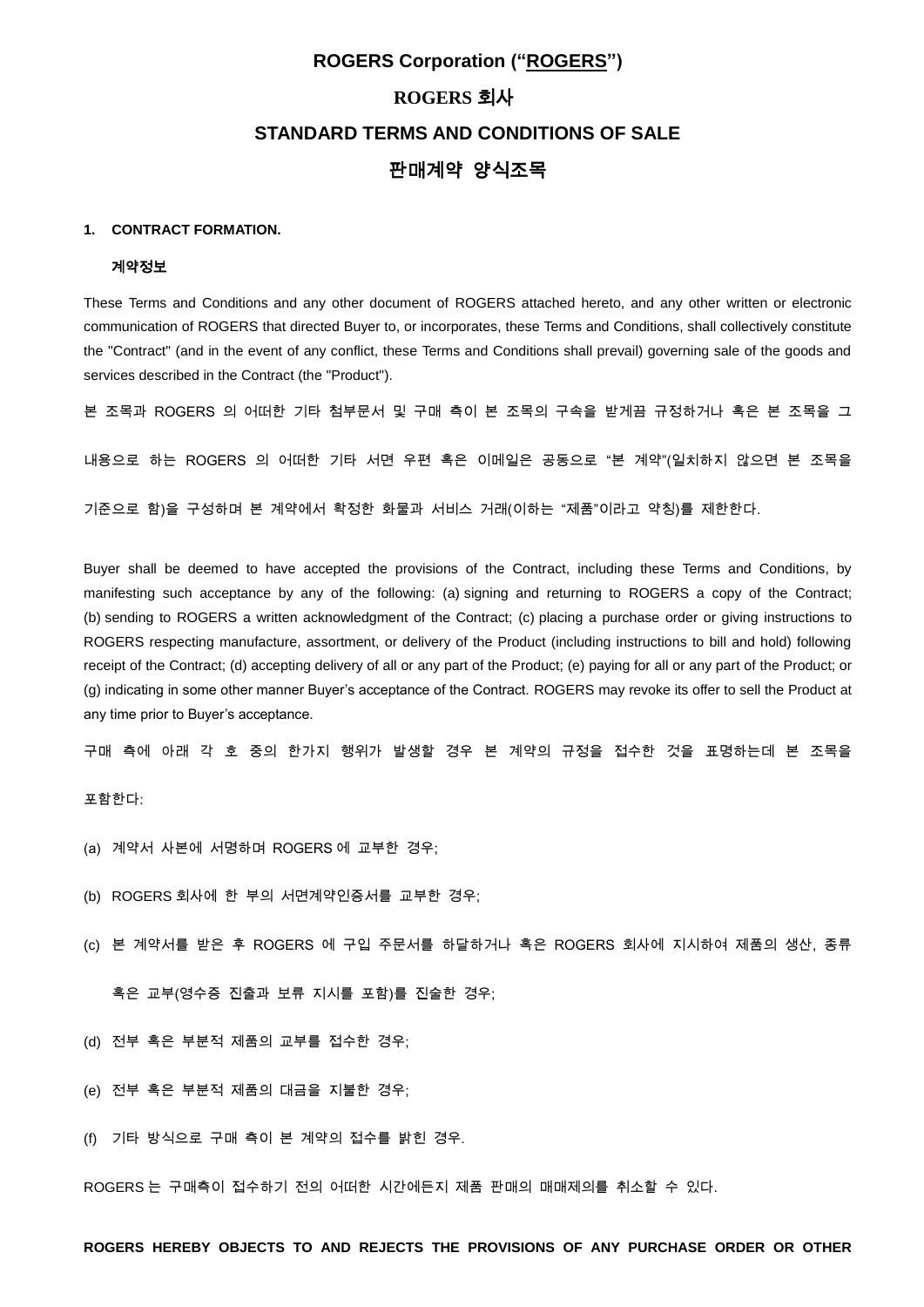**DOCUMENT WHICH IS INCONSISTENT WITH OR IN ADDITION TO THE PROVISIONS OF THE CONTRACT. THE CONTRACT SHALL BE THE COMPLETE AND EXCLUSIVE AGREEMENT BETWEEN BUYER AND ROGERS WITH RESPECT TO THE PRODUCT.** 

ROGERS 는 본 계약 규정에 부합되지 않거나 혹은 초과된 어떠한 구입 주문서 혹은 서류 중의 규정을 특히 거절한다.

본 계약은 제품에 관하여 구매 측과 ROGERS 사이에서 제정한 완정한, 배타적인 약정이다.

## **2. PRICE.**

## 가격

All price quotations are made and orders accepted on the basis of ROGERS' prices in effect at the time of shipment, except as otherwise specifically agreed in writing by ROGERS. Prior to ROGERS' acceptance of a purchase order, all prices are subject to change without notice. Any taxes or fees that ROGERS may be required to pay or collect will be charged to Buyer. Unless otherwise stated, prices do not include insurance, duties, taxes and similar charges or freight from ROGERS' factory or warehouse.

모든 견적과 접수한 모든 주문서는 모두 적재운송 시 유효한 ROGERS 의 가격을 기준으로 하는데 ROGERS 가 특별하게 별도로 서면으로 동의한 경우는 제외한다. ROGERS 가 주문서를 접수하기 전의 모든 가격은 모두 변경이 가능하며 또한 통보할 필요가 없다. ROGERS 가 가능하게 납세해야 할 모든 세금은 구매 측에서 부담한다. 모든 가격은 보험, 관세, 기타 세금 및 유사한 비용 혹은 ROGERS 공장 혹은 창고로부터 발생된 운임료를 포함하지 않는데 별도로 규정한 것은 제외한다.

# **3. PAYMENT TERMS; TITLE.**

# 대금지불 기한: 소유권

Terms of payment are net 30 days from the date of invoice except as otherwise stated in a written agreement signed by an authorized officer of ROGERS. Past due accounts shall: (a) bear interest at the rate of one and one-half (1½) per cent per month, an 18% annual rate, or if less the maximum rate permitted by Laws and Regulations (as defined in paragraph 18), and (b) include reasonable collection costs (including legal fees and expenses) payable as incurred by ROGERS.

대금지불기한은 영수증 일자 후의 30 일인데 ROGERS 수권인원이 서명하고 서면으로 별도로 약정한 경우는 제외한다. 미지급 금액에 대하여 당연히: (a)월 1.5%, 연 18%의 이자를 부가 지불해야 하는데 법적(제 18 조 정의를 보라)으로 상한선을 규정한 것은 상한선을 기준으로 하며 또한 (b)ROGERS 의 실제로 발생된 합리적인 대금재촉비용(법률비용과 지출을 포함)을 부가한다.

Unless specified otherwise elsewhere in the Contract, all Product delivered to Buyer shall remain the property of ROGERS, or if such retained title is not valid or enforceable under Laws and Regulations, ROGERS shall have and retain a security interest and lien in and against the Product until ROGERS shall have received payment in full therefor from the Buyer.

ROGERS 가 구매측의 전부 금액을 받기 전에 구매측에 교부한 모든 제품은 ROGERS 의 재산이며 만약 이 소유권의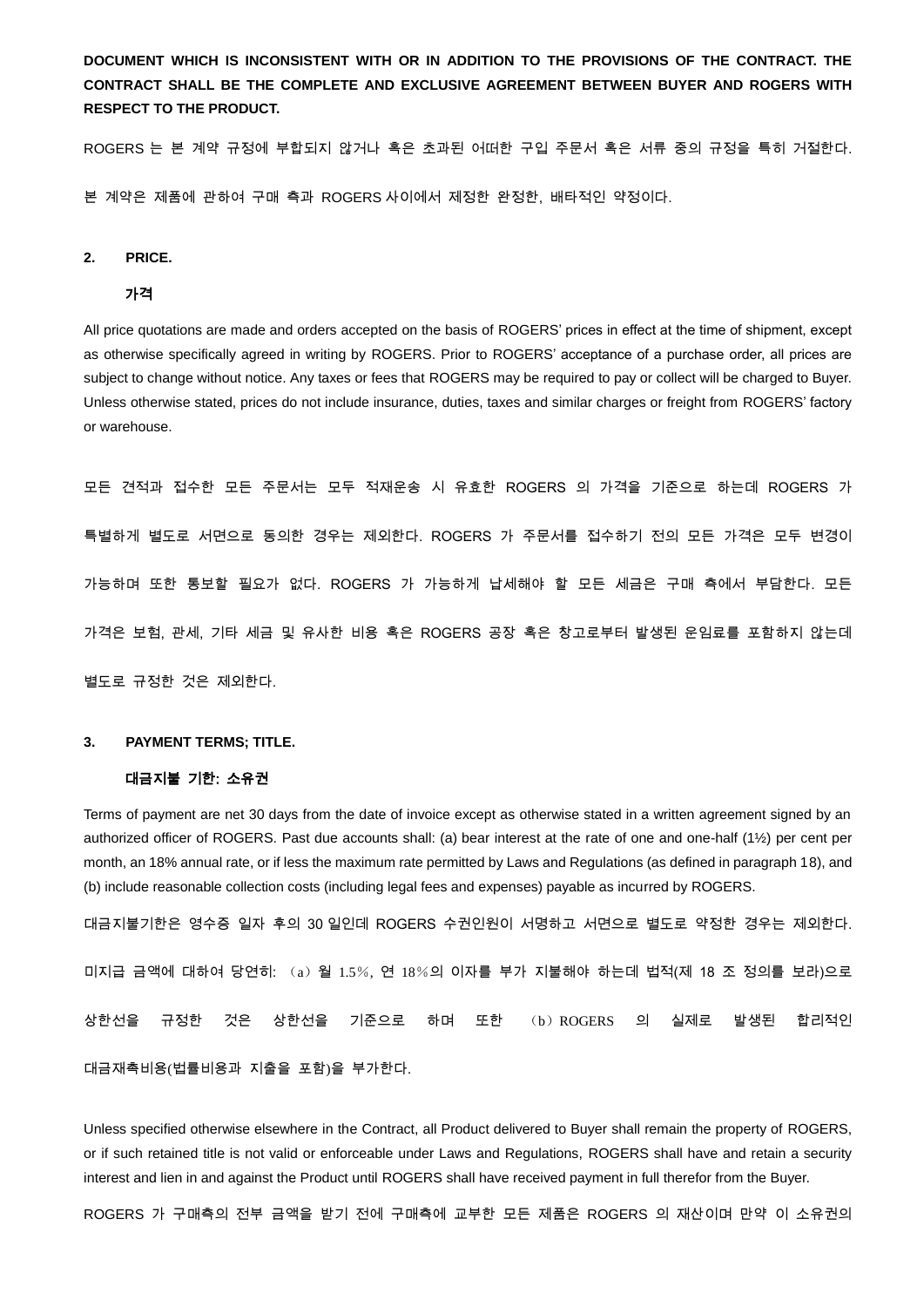보류가 법에 의해 무효 혹은 집행할 수 없을 경우 이 제품은 ROGERS 에게 저당잡힌 것으로 간주하며 또한 ROGERS 는 이 제품에 대해 유치권을 갖고 있는데 본 계약에 별도로 명확히 규정한 경우는 제외한다.

# **4. SHIPPING AND DELIVERY.**

## 운송과 교부

ROGERS shall have no responsibility to obtain or maintain insurance with respect to Product sold to Buyer, and risk of loss and all responsibility of ROGERS with respect to Product shall cease when it has been delivered to the appropriate carrier for shipment to Buyer, properly addressed or with the proper bills of lading attached, whether or not freight is prepaid.

ROGERS 는 구매측에 판매한 제품에 대한 보험가입 혹은 보험유효의 유지를 책임지지 않으며 제품을 일단 적당한

운송업자에게 교부, 운송하여 구매측에 보내고 성명과 주소를 알맞게 적거나 선하증권을 첨부하기만 하면 운임 선불의

여부를 막론하고 ROGERS 가 제품 멸실에 대한 위험과 모든 책임은 종료된다.

Unless specific shipping instructions are received from Buyer substantially before the shipment date, ROGERS reserves the right to use its judgment in selecting the means of shipment. Additional shipping costs incurred at the request of Buyer will be charged to Buyer.

ROGERS 가 적재운송일 전의 충분한 시일 내에 구매측의 특별한 선적 지시를 받은 경우를 제외하고 ROGERS 는

자체로 운송방식을 판단 선택할 권리를 보류한다. 구매 측의 수요로 인해 발생된 예산 외의 운임료는 구매 측에서

부담한다.

Shipping dates given by ROGERS in advance of actual shipment are estimates only. ROGERS may ship all Product ordered within thirty days before or after the agreed upon shipping date and, in the event Buyer does not take delivery of the all such Product within thirty days after such date, Buyer shall pay to ROGERS, for each month or fraction of a month beyond the original shipping date, a charge equal to  $\qquad$  % of the purchase price of any Product still held by ROGERS.

ROGERS가 실제 적재운송 전에 통보한 적재운송일자는 다만 예측 일자이다. ROGERS는 약정된 적재운송일자 전후로

30 일 내에 모든 주문품을 적재운송하며 만약 구매측에서 약정된 적재운송일후 30 일 내에 교부를 접수하지 않으므로

하여 원래 적재운송일자를 넘기면 매 1 개월 혹은 1 개월 되지 않는 기한을 넘길 때마다 구매측에서는 ROGERS 에게

ROGERS 가 보관한 화물에 대해 구매가격의 %를 지불해야 한다.

#### **5. WARRANTY.**

# 보증

(a) ROGERS warrants that during the twelve months after delivery to Buyer, or for the shelf life of the Product specified by Rogers if such shelf life is shorter than 12 months, the Product will be substantially free from defects in materials and workmanship. ROGERS will replace or repair any Product which shall prove to be materially defective, providing Buyer shall have reasonably inspected Product received and notified ROGERS of any apparent defects within 30 days of receipt. At ROGERS' option Buyer may be credited for the price charged for the defective product in lieu of replacement or repair. This warranty is for the benefit of, and must be exercised directly by, Buyer only, and shall not convey any rights whatsoever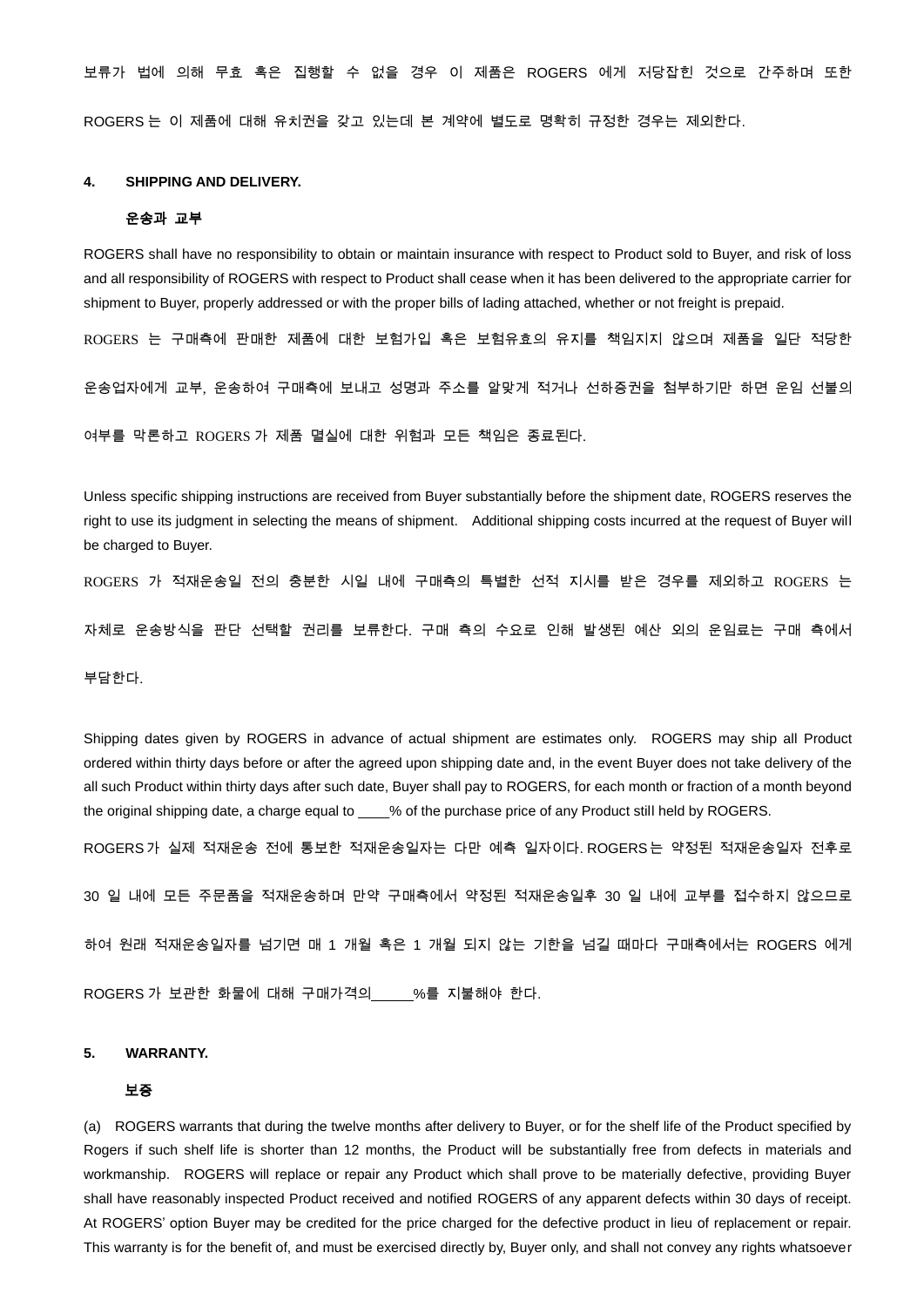to any third party. Rogers makes no warranty with respect to, and shall not be liable for, any defects that are caused by the processing of Product after delivery to Buyer, by the integration of Product into or with other products, or any other actions taken or caused by Buyer or its customers. **ROGERS MAKES NO OTHER WARRANTY, EXPRESS OR IMPLIED, AND DISCLAIMS THE EXISTENCE OF ANY OTHER WARRANTY WHETHER OF MERCHANTABILITY, FITNESS FOR A PARTICULAR PURPOSE, OR OTHERWISE. EXCEPT AS OTHERWISE PROVIDED BY LAWS AND REGULATIONS, ROGERS SHALL NOT IN ANY EVENT BE LIABLE TO BUYER FOR DAMAGES RESULTING FROM THE SALE TO BUYER, RESALE BY BUYER OR USE OF ANY PRODUCT IN ANY AMOUNT GREATER THAN THE PURCHASE PRICE RECEIVED BY ROGERS FOR SUCH PRODUCT.**

(a)ROGERS 는 제품이 구매자한테 배달된 후로부터 12 개월 동안, 혹은 ROGERS 에서 지정한 유통기한이 12 개월보다

짧을 경우 그 유통기한내에 제품의 재료와 세공 방면에 실질적인 하자가 없음을 보증한다. 만약 구매 측에서 받은 제품에 대해 합리적으로 검사하고 또 받은 후 30 일 내에 ROGERS 에게 선명한 하자가 있음을 통지할 경우 ROGERS 는 증명을 거쳐 실질적 하자가 있는 제품을 교체 혹은 수리한다. ROGERS 는 하자제품의 가격을 구매측에 대한 채무로 간주하고 더이상 교체 혹은 수리하지 않는 것을 선택할 수도 있다. 구매측은 이 보증에 대한 유일한 수혜 측으로서 보증의무는 반드시 구매 측에 대해 직접 이행하며 어떠한 권리도 어떠한 제3자에게 전이시켜서는 안된다. ROGRERS는 구매자가 제품을 배달받은 뒤 제품재가공으로 인한 하자, 다른 제품과의 통합 혹은 구매자 거나 그 고객의 어떠한 행위로 인해 발생된 하자에 대해서 어떠한 보증도 하지 않으며 또한 아무런 책임도 지지 않을것이다. 매매적성에 대한**,**  특별 목적에 적용되는 등 사무에 대해 **ROGERS** 는 어떠한 명시된 혹은 숨겨진 보증을 하지 않으며 이런 보증이 없음을 명확히 성명한다**.** 법률**,** 법규에 상이한 규정이 존재하는 경우를 제외하고**,** 제품의 판매**,** 재판매 혹은 사용 과정에서 발생한 손실이 **ROGERS** 가 수령한 이 제품의 구매가격을 초과한 경우 그 차액부분에 대해 어떠한 상황에서도 **ROGERS** 는 책임지지 않는다**.** 

(b) Product delivered by ROGERS shall not be considered defective if it is in accordance with specifications or drawings agreed upon in writing between ROGERS and Buyer, or in the absence of any such written agreement, with ROGERS' internal specifications ("Specifications"). No allowance will be granted for any repairs made by Buyer without written consent of ROGERS.

(b)만약 ROGERS 가 교부한 제품이 ROGERS 와 구매측에서 서면동의를 달성한 모델 규격 혹은 도면에 부합되거나 혹은 이런 서면 동의가 없는 상황에서 ROGERS 내부의 기술사이즈(아래에서는 "기술사이즈"라 칭함)에 부합된다면 품질문제가 존재한다고 인정하지 말아야 한다. ROGERS 의 서면 동의를 거치지 않은 한 구매측은 어떠한 수리를 하여서는 않된다.

(c) ROGERS shall not, in any event, be liable for any consequential, incidental or special damages, punitive damages, or costs or expenses in the event of any breach of warranty or in the event of any default in any term herein or in the event of any loss, damage, injury or cost resulting from or arising out of or in respect of any Product.

(c) 어떠한 상황에서든지 만약 보증의무를 위반하거나 혹은 기타 위약행위 혹은 본 계약에 근거하여 판매한 제품으로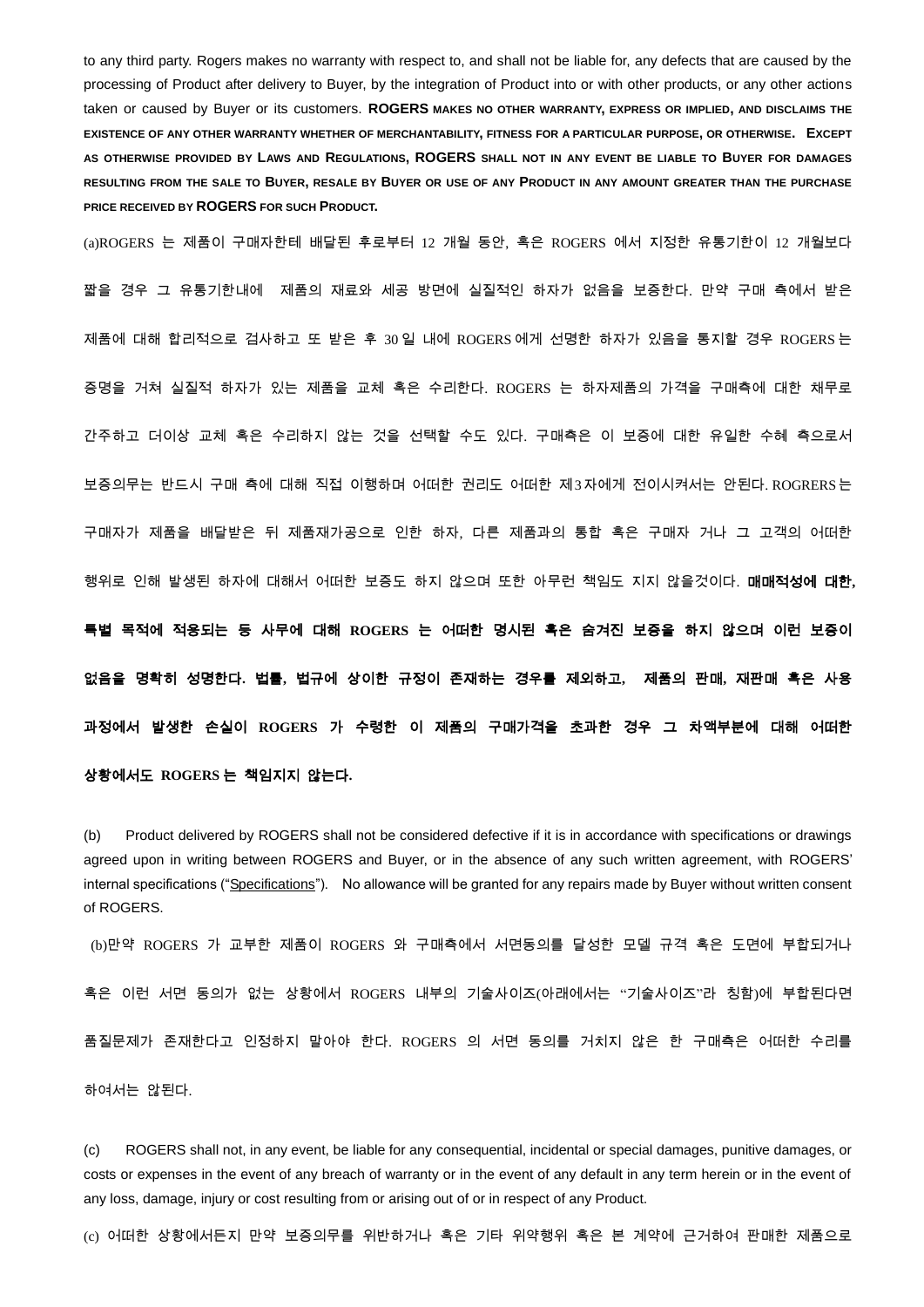인해 초래된 손실, 상해 혹은 비용 사유로 간접적손실, 우연적손실, 특수비용, 징벌성 손실배상 혹은 지출을 초래한 경우 ROGERS 는 책임지지 않는다.

(d) Except as ROGERS may otherwise agree in a separate writing signed by an authorized officer, ROGERS makes no representations or warranties, express or implied, regarding compliance (including, without limitation, notification and/or registration) in the manufacture, distribution in commerce, processing, use, or disposal of any Product, or the constituent substances thereof, with Laws and Regulations governing toxic materials, or any similar statute or regulation, as the same may be amended from time to time.

(d)ROGERS 정식수권인원의 별도의 서명 동의를 거치지 않은 경우 ROGERS 는 본 주문서의 목적물 혹은 그 성분이 생산, 소매, 가공, 사용, 처분 과정에서 관련 법률 법규의 유독물질 관리규정 혹은 임의의 유사한 법률 법규에 부합(통지와/ 혹은 등록등기 형식을 포함하지만 이에 제한되지 않음)된다는 명확한 혹은 숨겨진 성명 혹은 보증을 하지 않는데 그것은 이런 법안, 법규가 수시로 수정되기 때문이다.

# **6. CLAIMS AND RETURNS.**

### 신고와 반품

No Product will be accepted for credit by ROGERS if it is substantially in accordance with the Specifications. 만약 제품이 실질적으로 기술 사이즈에 부합된다면 ROGERS 는 대금지불 거절 청구를 접수하지 않는다.

All claims for shortages, non-conforming Product or poor quality must be made in writing within 30 days of receipt.

수량 부족, 제품내용의 불일치, 품질문제에 대한 모든 소송은 모두 반드시 제품을 받은 후 30 일 내에 서면형식으로

제출해야 한다.

No return shall be shipped to ROGERS except after securing written instructions from ROGERS. ROGERS shall have the sole right to determine whether returned articles or parts shall be repaired or replaced. ROGERS agrees to assume roundtrip transportation costs for defective or nonconforming articles or parts in an amount not to exceed normal truck common carrier shipping charges within the PRC, provided, however, that if ROGERS' inspection discloses that the returned article or part does not require repair or replacement, ROGERS' usual charges will apply and Buyer shall assume roundtrip shipping charges.

ROGERS 의 서면지시를 받기 전에 반품을 ROGERS 에게 적재운송하지 못한다. ROGERS 는 일방적으로 반환된 물품 혹은 부품에 대해 수리 혹은 교체할 것인가를 결정한 권리가 있다. ROGERS 는 하자 혹은 불일치 화물 혹은 부품에 대한 왕복 운송비용을 부담하는데 동의하며 비용 기준은 중화인민공화국 국내 일반적인 운수업자의 정상적인 트럭운송 가격을 초과하지 않는다. 하지만 만약 ROGERS 가 검사를 거쳐 반환된 물품 혹은 부품을 수리 혹은 교체할 필요가 없음을 발견한다면 ROGERS 는 원래의 대금을 그대로 수취하며 왕복 운송비용은 구매 측에서 부담한다.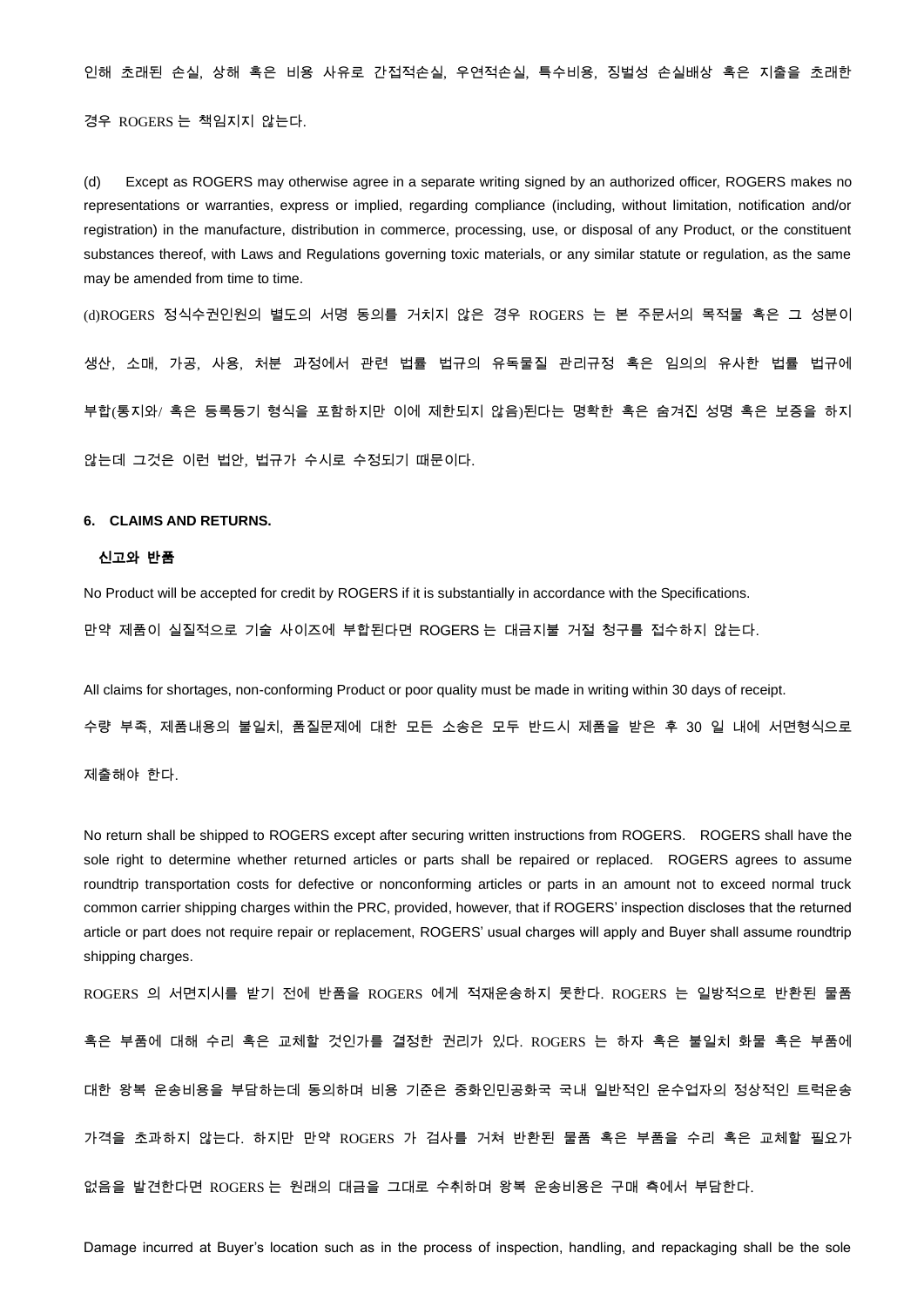responsibility of Buyer.

구매 측 주소에서 발생한 손실, 예를 들면 검사, 운반, 재포장 과정에서 발생되는 손실은 구매 측에서 자체로 부담한다.

# **7. LIABILITY FOR LOSS, DAMAGE, OR DELAY.**

## 화물 멸실**,** 손상**,** 지연의 책임

ROGERS shall not be liable for any loss or damage suffered by Buyer resulting directly or indirectly from, or through, or arising out of any delay in filling an order or in shipment or delivery of any Product, or resulting directly or indirectly from or through delay arising out of any of the following: fire, flood, strike, epidemic, accident, civil commotion, riot or war, shortage of labor, fuel, materials or supplies, regulations, priorities, orders or embargoes imposed by any civil or military government; or any other cause or causes (whether or not similar to the foregoing) beyond the reasonable control of ROGERS.

주문서 작성 지연, 제품 적재운송 혹은 교부 지연이 발생되어 직접 혹은 간접적으로 구매 측의 손실을 초래했거나 혹은 아래 각 호의 임의의 상황이 발생되어 직접 혹은 간접적으로 구매 측의 손실을 초래했을 경우 ROGERS 는 책임지지 않는다. 이런 상황은 화재, 수재, 파업, 유행병, 이외 사고, 폭란, 소동 혹은 전쟁, 인력/ 연료/ 물자/ 공급의 부족, 부대 혹은 지방정부가 집행하는 법규적 장애, 우선권 장애, 지령 장애, 운송금지, 혹은 기타 ROGERS 에서 합리적으로 공제할 수 없는 원인(유사한 혹은 유사하지 않은 것)이다.

#### **8. ADVICE AND OTHER SERVICES.**

# 건의와 기타 서비스

Buyer agrees that ROGERS will not have control over the design, testing or labeling of any product produced using ROGERS' Products, and that Buyer is not relying on any representation or statement made by, or on behalf of, ROGERS with respect to the suitability of any Product for any purpose, or on any advice, recommendation or information obtained from ROGERS' product literature or websites, including any design aid or other service made available by ROGERS. Buyer has tested and investigated the Products enough to form an independent judgment concerning their suitability of the use, conversion or processing intended by Buyer and will not make, and hereby waives, any claim against ROGERS based on ROGERS' advice, statements, information, services or recommendations.

구매측에서는 ROGERS 제품을 이용하여 생산한 기타 제품의 생산, 테스트 혹은 라벨 부착 과정에 있어서 ROGERS 가 지배하지 않는데 동의한다. 구매 측은 ROGERS 혹은 기타 측이 ROGERS 를 대표하여 진행한 어떠한 모 제품이 어느 목적에 적용된다는데 관한 설명 혹은 성명, ROGERS 의 제품 설명 혹은 그 홈페이지의 어떠한 건의, 추천 혹은 정보를 믿어서는 않되는데 ROGERS 가 제공한 설계지원 혹은 기타 서비스를 포함한다. 구매 측에서 이미 제품에 대해 테스트와 연구를 진행했기에 제품이 이상적인 용도, 개조 혹은 가공에 적합한가에 대해 자신의 독립적인 판단을 충분히 형성할 수 있다. 구매측은 ROGERS 의 건의, 성명, 정보, 서비스, 추천을 이유로 ROGERS 에 클레임을 청구하지 않으며 또 여기에서는 그 클레임 청구 권리를 포기한다.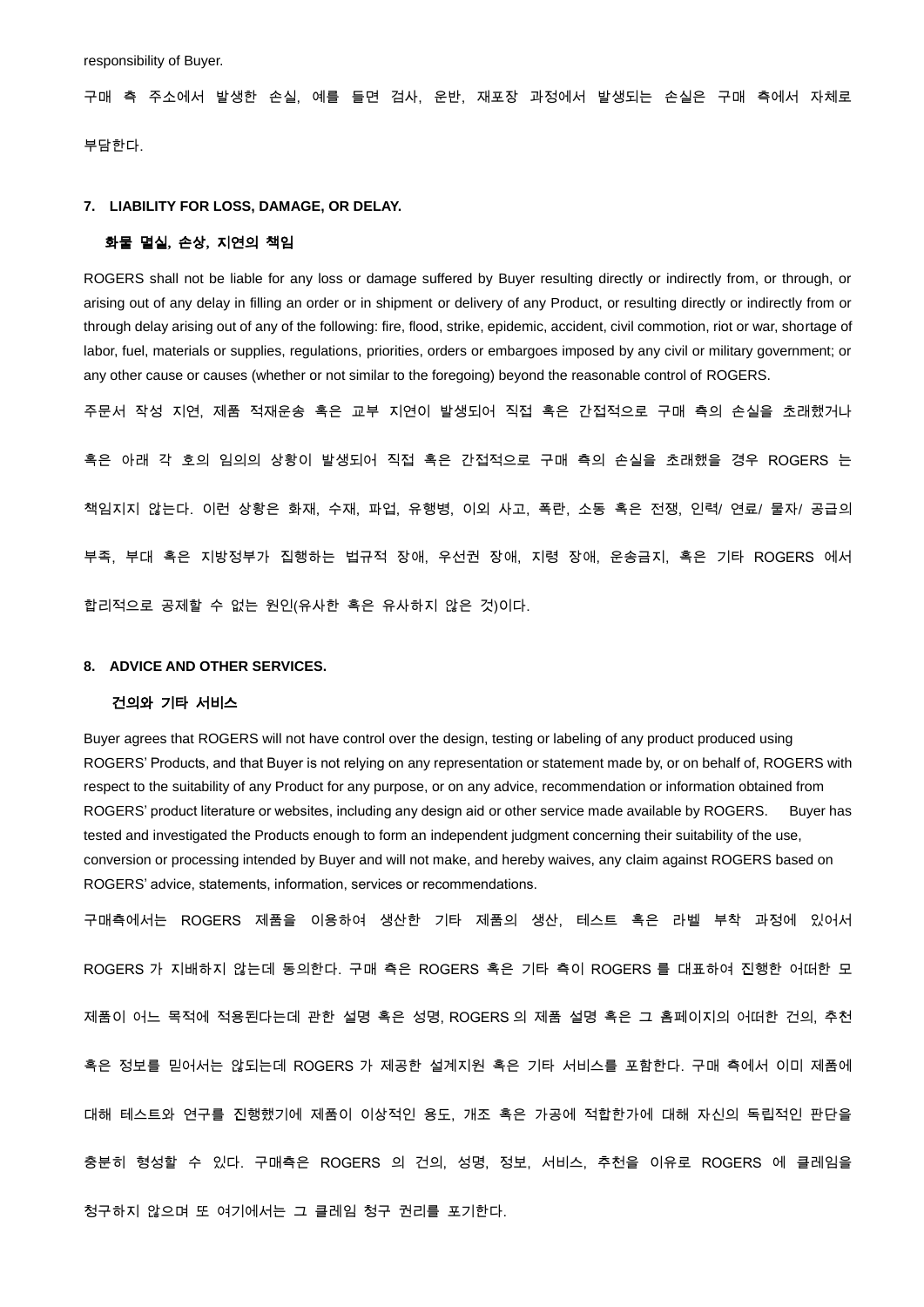# 구매 측에서 취소, 변경 혹은 지연을 요구할 경우

Requests by Buyer to cancel or alter an order or to temporarily or permanently stop work or delivery must be made in writing, and any purported acceptance by ROGERS of any such request must be evidenced by the manual signature of an authorized officer of ROGERS in order to be enforceable against ROGERS. ROGERS reserves the right to accept or refuse any such request and to set additional charges and other conditions under which a request is granted. Any such additional charges will be due and payable 30 days after notification of Buyer by ROGERS.

만약 구매 측에서 주문서를 취소 혹은 변경하거나 혹은 잠시 혹은 영구적으로 운행 혹은 교부의 정지를 요구할 경우 서면형식으로 제출해야 한다. ROGERS 가 만약 이 요구를 접수한다면 반드시 수권인원이 서명해야만 ROGERS 는 집행할 수 있다. ROGERSI 는 접수 혹은 거절할 권리를 보류하는데 만약 요구를 접수한다면 ROGERS 는 별도로 비용을 받거나 혹은 별도의 조건을 규정할 권리가 있다. 이 별도의 비용은 ROGERS가 구매측에 통지한 후 30일 내에 지불해야 한다.

All Products, parts or materials ordered or held by ROGERS at Buyer's request shall be at the risk and expense of Buyer. ROGERS, at its option, may invoice Buyer for all costs and expenses resulting from such a request. Such invoices shall be due and payable 30 days from issuance.

ROGERS 이 구매 측의 요구에 근거하여 주문했거나 혹은 소지한 모든 제품, 부품 혹은 원자재에 대한 위험과 비용은

구매 측에서 부담한다. ROGERS 는 이 요구로 인해 발생되는 모든 비용과 지출에 대해 구매측에게 영수증을 진행할 수

있다. 영수증 금액은 영수증 진행 후 30 일 내에 지불해야 한다.

#### **10. TOOLS, DIES, DESIGNS, DRAWINGS, JIGS, AND FIXTURES.**

## 도구, 금형, 디자인, 도면, 지그와 고정구

ROGERS shall retain ownership, possession and control of all tools, dies, designs, drawings, Specifications, jigs, and fixtures prepared for the manufacture of Product subject to any order except where other written arrangements are specifically made between ROGERS and Buyer. ROGERS shall not be responsible for problems resulting from errors in artwork, drawings, and/or Specifications supplied by Buyer.

주문 제품의 생산을 위해 준비한 모든 도구, 금형, 설계, 도면, 기술사이즈, 지그와 고정구에 대해 ROGERS 는 소유권,

점유권과 공제권을 보류하는데 매매 쌍방에서 특별히 별도로 서면 규정한 경우는 제외한다. 구매 측에서 제공한 공예,

도면과/ 혹은 사이즈 착오로 인해 문제가 발생했을 경우 ROGERS 는 책임지지 않는다.

#### **11. QUANTITIES.**

# 수량

ROGERS reserves the right to over-ship or under-ship any order by any amount not to exceed five (5) percent of the amount ordered, payment to be based on the actual amount of Product shipped. In the event that ROGERS has quoted Buyer a price based on purchase of a minimum number of units within a given time frame and Buyer fails to take delivery of such minimum within that time frame, Buyer shall pay to ROGERS on demand the difference between the quoted price and the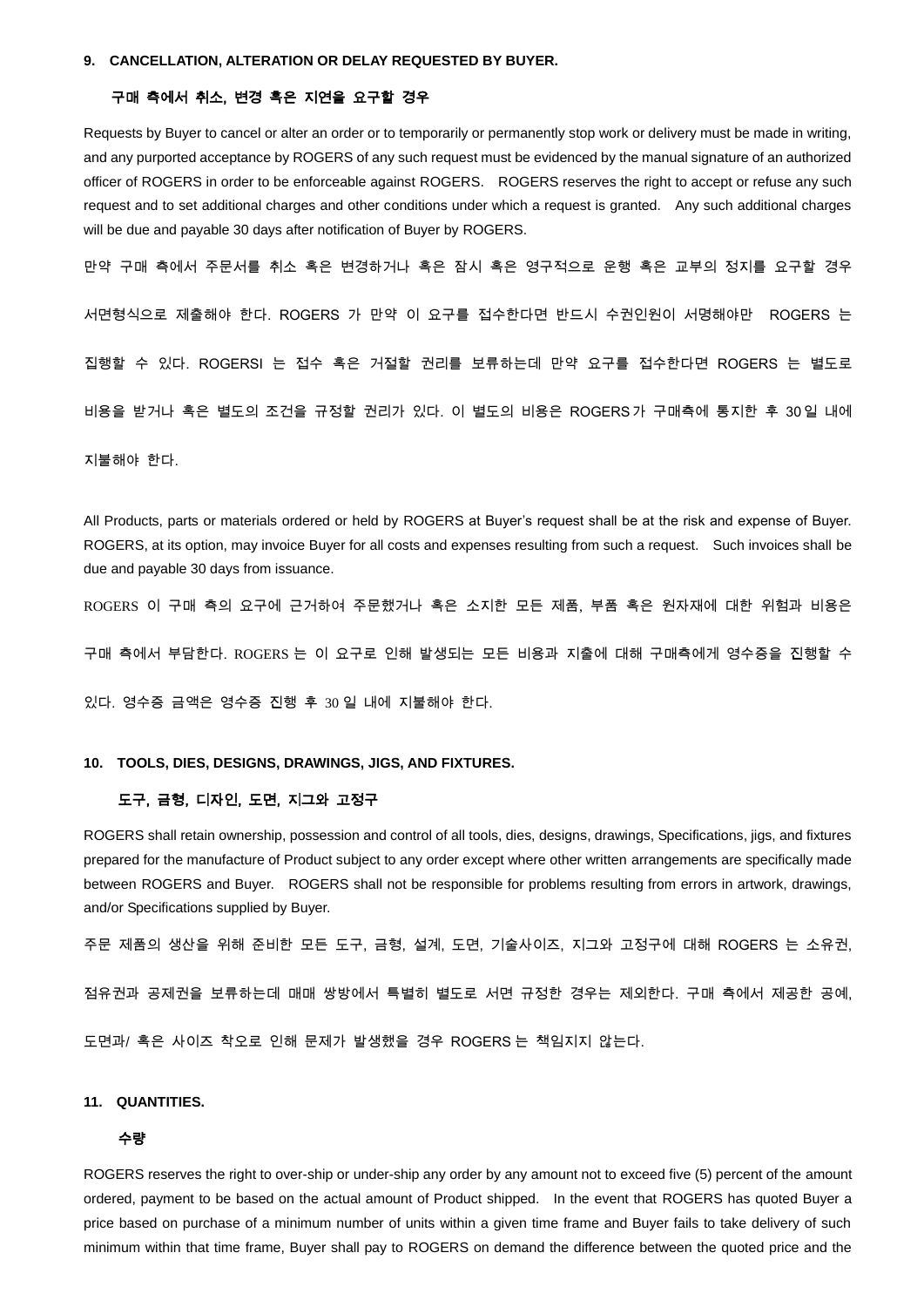price that would otherwise apply to the Product in question as determined by ROGERS. In the event ROGERS agrees to manufacture and hold in inventory Product sufficient to meet Buyer's forecasted demand, Buyer shall be obligated to purchase the same.

ROGERS 적재운송 수량은 주문 수량의 5%를 초과하지 않는 과적재, 부족을 허락하며 실제 적재운송 수량에 따라 대금을 지불한다. 만약 ROGERS 가 견적 시 일정한 기한내에 모 최저 수량을 구매하는 요구에 기초했고 구매측에서 이 기한 내에 최저 수량의 교부를 접수하지 못했을 경우 구매 측은 ROGERS 의 요구에 따라 ROGERS 에게 원래 견적 가격과 ROGERS 가 당연히 적용할 것으로 확정한 가격의 가격차이를 지불해야 한다. 예를 들어 UNIS 는 생상할것을 동의함과 동시에 재고상품량의 충족함이 구매측의 수요예측을 만족하는 경우에 구매측은 마땅히 매진하여야 한다.

#### **12. PATENTS, TRADEMARKS, AND COPYRIGHTS.**

# 특허, 상표와 판권

ROGERS shall indemnify Buyer for damages for infringement of patents, trademarks or copyrights relating to Product sold hereunder which are solely the products of ROGERS' design, and Buyer shall so indemnify ROGERS for products that are solely of Buyers' design. Neither party shall be liable to indemnify the other unless the party seeking indemnification is determined by a court of competent jurisdiction to be liable for infringement as aforesaid. No indemnity shall apply to liability resulting from the manner of use of the Product by Buyer or others or from combining the Product with any other items. Each party shall give the other reasonable notice of any claim or infringement to which this indemnity applies and offer to allow the other to defend any suit resulting therefrom; otherwise, the party to whom notice of infringement is given shall not be liable, directly or indirectly, for any damages from such infringement. Anything herein to the contrary notwithstanding, any claim for indemnification shall be subject to the limitations set forth in the last sentence of subparagraph 5(a) and in subparagraph 5(c).

ROGERS 에서 완전하게 설계한 제품이 본 계약에 근거한 판매로 인한 특허, 상표 혹은 판권 침해로 구매 측에 손실을 초래했을 경우 ROGERS 에서 배상해야 한다. 구매측이 설계한 제품이 초래한 손실은 구매 측에서 배상한다. 관할권이 있는 법원에서 어느 한 일방이 권리를 침해했다고 판정하는 경우를 제외하고 어느 일방도 상대방에게 배상할 필요가 없다. 구매 측 혹은 기타 인이 제품을 사용하는 방식으로 혹은 제품을 기타 화물과 조립하여 발생한 책임에 대해 ROGERS 는 책임지지 않는다. 일방은 합리하게 다른 한 일방에게 배상해야 할 신고 혹은 권리침해를 통지해야 하는데 그렇지 않을 경우 통지를 받은 측에서는 권리 침해로 인한 배상에 대해 직접 혹은 간접적으로 책임질 필요가 없다. 본 협의서에 상반 규정의 존재여부를 막론하고 어떠한 클레임청구든지 제5(a)조목의 마지막 한구절과 제5(c)조목에 규정된 제한을 초과하지 못한다.

## **13. SUSPENSION OF PERFORMANCE.**

#### 이행 중지

If Buyer makes an assignment for the benefit of creditors, or a petition shall be filed by or against Buyer under any bankruptcy or insolvency Laws and Regulations, or if Buyer admits its inability to pay its debts as they come due, or if Buyer is involved in any proceeding to liquidate its assets, or if ROGERS has reasonable grounds for insecurity as to due performance by Buyer,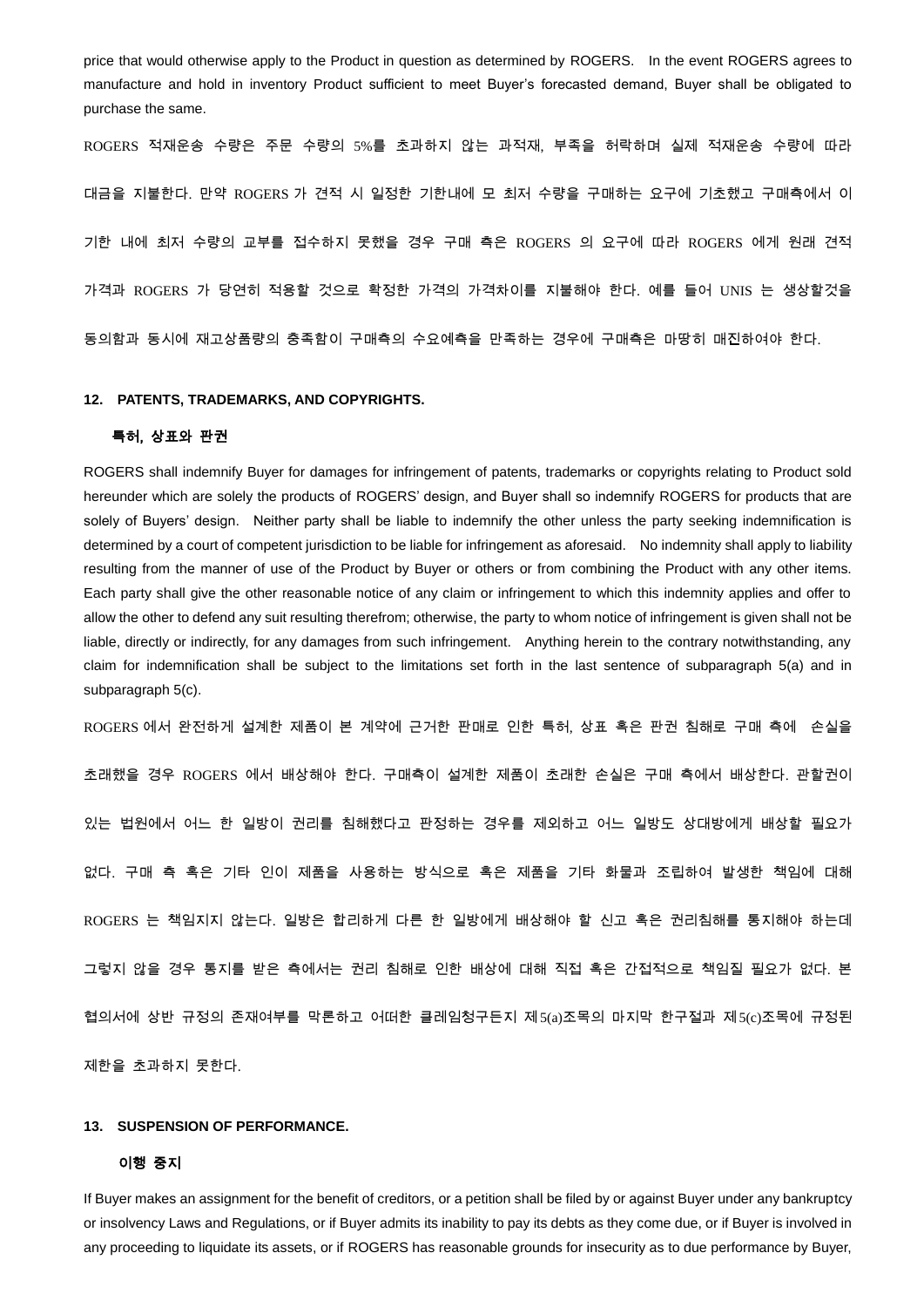then ROGERS' obligation to perform hereunder shall immediately cease, unless ROGERS thereafter otherwise agrees in writing with Buyer or Buyer's representative. Charges to Buyer shall be governed by the provisions of Paragraph 9.

만약 구매 측에서 채권인의 권익을 보호하기 위해 양도하거나, 혹은 구매측에서 혹은 구매측에 대해 임의의 파산 법률절차에 근거하여 청산 청구를 제출하거나, 혹은 구매측에서 채무를 제때에 상환할 능력이 없다고 승인하거나, 혹은 구매측이 재산청산절차에 참여했거나, 혹은 ROGERS 에서 합리적인 이유로 구매 측의 이행이 안전하지 못하다고 인정할 경우, ROGERS 가 본 계약 중에서 이행하는 의무는 즉시 종료되는데 ROGERS 에서 그 후에 별도로 구매 측 대표와 서면으로 동의한 경우는 제외한다. 구매 측의 미지급금은 제 9 조 규정에 근거하여 집행한다.

# **14. REPRODUCTION RIGHTS, NONDISCLOSURE.**

# 복사권, 비밀유지

Drawings, Specifications, reports, photographs, materials, information and other data of ROGERS relating to this order and all proprietary rights and interests therein and the subject matter thereof ("Proprietary Information") shall remain the property of ROGERS (which term, for purposes of this paragraph only, shall include any and all affiliates of ROGERS). Buyer agrees that it will not, without the prior written consent of ROGERS evidenced by the manual signature of an authorized officer of ROGERS: (i) use Proprietary Information for the production or procurement of Product covered by this order or any similar product from any other source, (ii) reproduce or otherwise appropriate Proprietary Information, or (iii) disclose Proprietary Information or make it available to any unauthorized third party, in each case without obtaining ROGERS' prior written consent evidenced by the manual signature of an authorized officer of ROGERS. Buyer shall cause its employees, agents and others having access to Proprietary Information to be aware of, and to abide by, the terms of this paragraph.

본 주문서와 관련되는 ROGERS 의 도면, 모델 사이즈, 보고서, 사진과 기타 자료, 정보 및 그 중의 모든 전문 권익,

주제사항(아래에서는 "전문정보"라고 칭함)은 시종 ROGERS 회사의 재산(본 조목에서 본 규정은 ROGERS 의 모든 관련 업소를 포함해야 한다)이다. 구매측은 ROGERS 수권인원의 서면 서명 동의를 거치지 않고 구매측에서 (1)전문정보를 사용하여 이 주문서 제품을 생산 혹은 구입하거나 혹은 기타 출처의 유사한 제품을 생산하지 않으며; (2) 정보 복사에 사용하거나 기타 방식을 통해 마음대로 이런 자료를 사용하지 않거나; 혹은 (3) ROGERS 수권인원의 서면 서명 동의를 거치지 않고 그 전문정보를 수권을 받지 않은 어떠한 제 3 자에게 누설하지 않는데 동의한다. 구매측은 그 사원, 대리상과 이런 정보를 접촉할 수 있는 모든 사람들로 하여금 본 조목 규정을 의식하고 또 준수하게

해야 한다.

The parties acknowledge that damages at law may be an inadequate remedy for the breach or threatened breach by this paragraph 14, and that in the event of such a breach or threatened breach ROGERS' rights hereunder may be enforced by injunction or other equitable remedy in addition to and not in lieu of its rights to damages at law.

쌍방은 만약 본 계약 14 조의 규정을 위반하고 또 법률적으로 규정한 배상 구제가 ROGERS 의 손실을 보상할 수 없는 상황에서 법률적으로 규정된 배상을 제외하고 금지령 혹은 기타 공평한 조치를 통해 ROGERS 의 권리를 보증할 수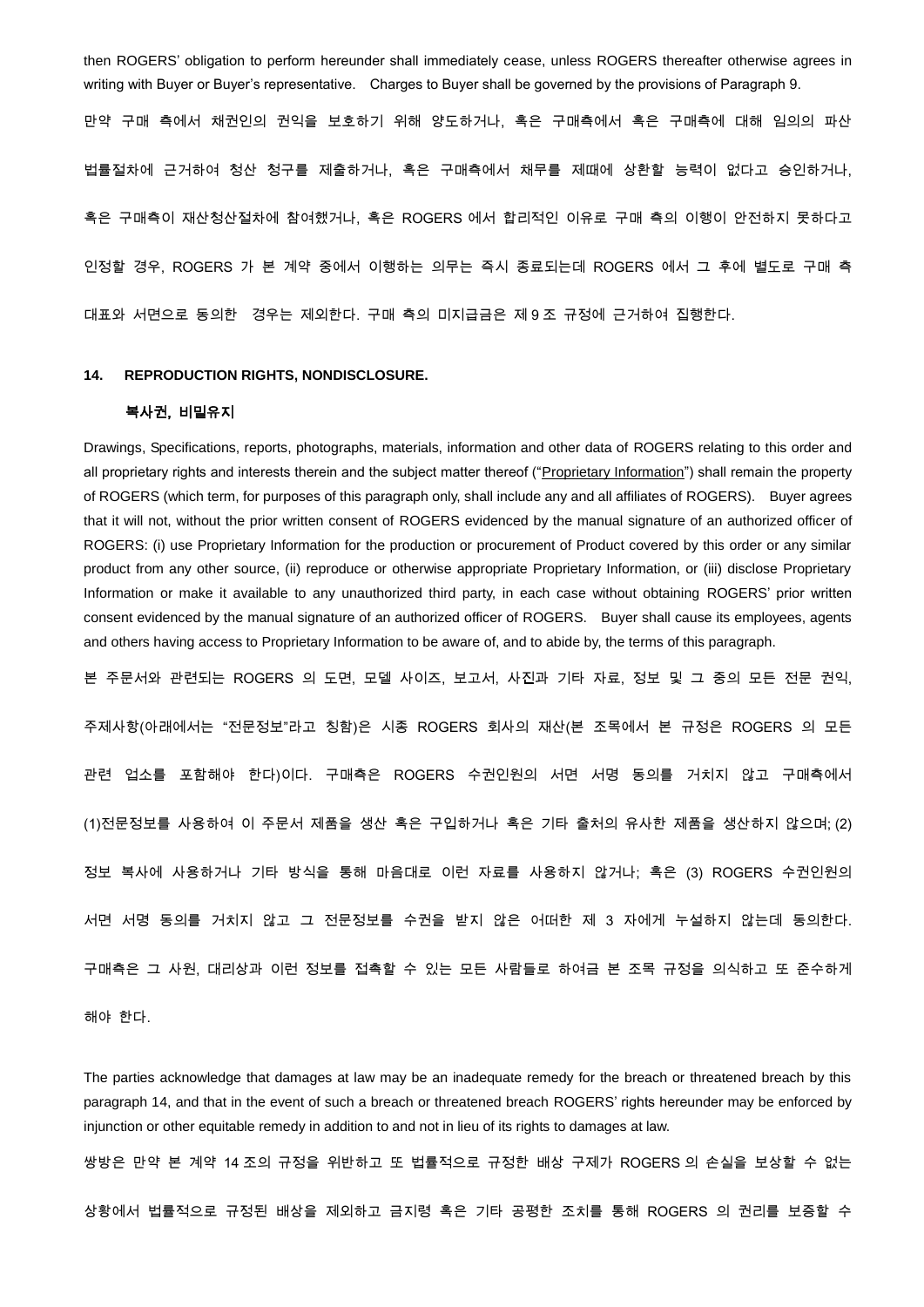# **15. CONFLICTING TERMS.**

#### 충돌조목

These terms and conditions, along with the Specifications, constitute the entire agreement between the parties with regard to the subject matter hereof, and supersede all oral or written agreements and understandings with respect thereto. No terms in addition to or that conflict with these terms and conditions or the Specifications that are contained in any document produced by Buyer shall be binding upon ROGERS unless agreed to in a document bearing the manual signature of an authorized officer of ROGERS. If a purchase order, acceptance, confirmation or other communication from Buyer includes any term or condition contrary to, or in addition to, the terms and conditions stated herein or in the Specifications, Buyer's acceptance of the Product and services which are the subject hereof shall constitute Buyer's complete and unconditional assent to the terms hereof unless Buyer clearly instructs ROGERS in writing, prior to acceptance of the Product, to cancel the order. Buyer's communication of contrary or additional terms and conditions following acceptance of the Product shall be construed as an offer to supplement and/or amend ROGERS' terms and conditions. Such offer shall be deemed rejected unless accepted by ROGERS in a document bearing the manual signature of an authorized officer of ROGERS.

본 조목과 기술사이즈는 쌍방이 본 협의서 주제사항에 관한 전부 약정을 구성하며 주제사항에 관련되는 모든 구두

혹은 서면상의 약정과 이해를 대체한다. ROGERS 수권인원의 정식서명, 서면문서상의 동의를 거치지 않으면 구매측 문서중의 본 조목 혹은 기술사이즈에 대한 어떠한 증가 혹은 이에 위배되는 조목은 ROGERS 에 대해 구속력을 갖고 있지 않는다. 설사 구매측의 주문서, 승인서, 확인서 혹은 왕래 서함에 본 협의조목 혹은 기술사이즈와 반대되거나 초과한 조건이 함유되어 있다하더라도 구매측에서 본 협의에서 표시한 제품과 서비스를 접수하는 행위는 즉 구매측에서 완전히 무조건적으로 본 계약 조목에 동의함을 의미한다. 구매측에서 접수하기 전에 명확하게 서면상으로 판매측에게 주문서 취소를 알린 경우는 제외한다. 구매측에서 제품과 서비스를 접수한 후 왕래서함에서 표명한 반대되거나 초과한 조건은 ROGERS 의 조목보충과/혹은 수정에 대한 매매제의로 간주된다. 그 매매제의는 거절된 것으로 간주되는데 ROGERS 수권인원이 문서상의 사인으로 접수를 표명한 경우는 제외한다.

# **16. ELECTRONIC TRANSACTIONS.**

# 전자거래

Buyer and ROGERS agree to conduct the transactions governed by these terms and conditions by electronic means except as to matters where a manual signature of an Authorized ROGERS Employee is required hereby or as to matters which would increase ROGERS' liability hereunder, in which case an amendment or waiver complying with the terms of paragraph19 bearing the manual signature of an Authorized ROGERS Employee shall be required.

구매자와 Rogers 는 이러한 조약과 조건에 의한 거래를 전자방식으로 진행할것에 동의하나, 권한을 가진 Rogers 직원의 사인이 필요한 정황은 제외하며, 또한 Roge**rs** 의 의무를 증가시키는 정황에서는 제 1 9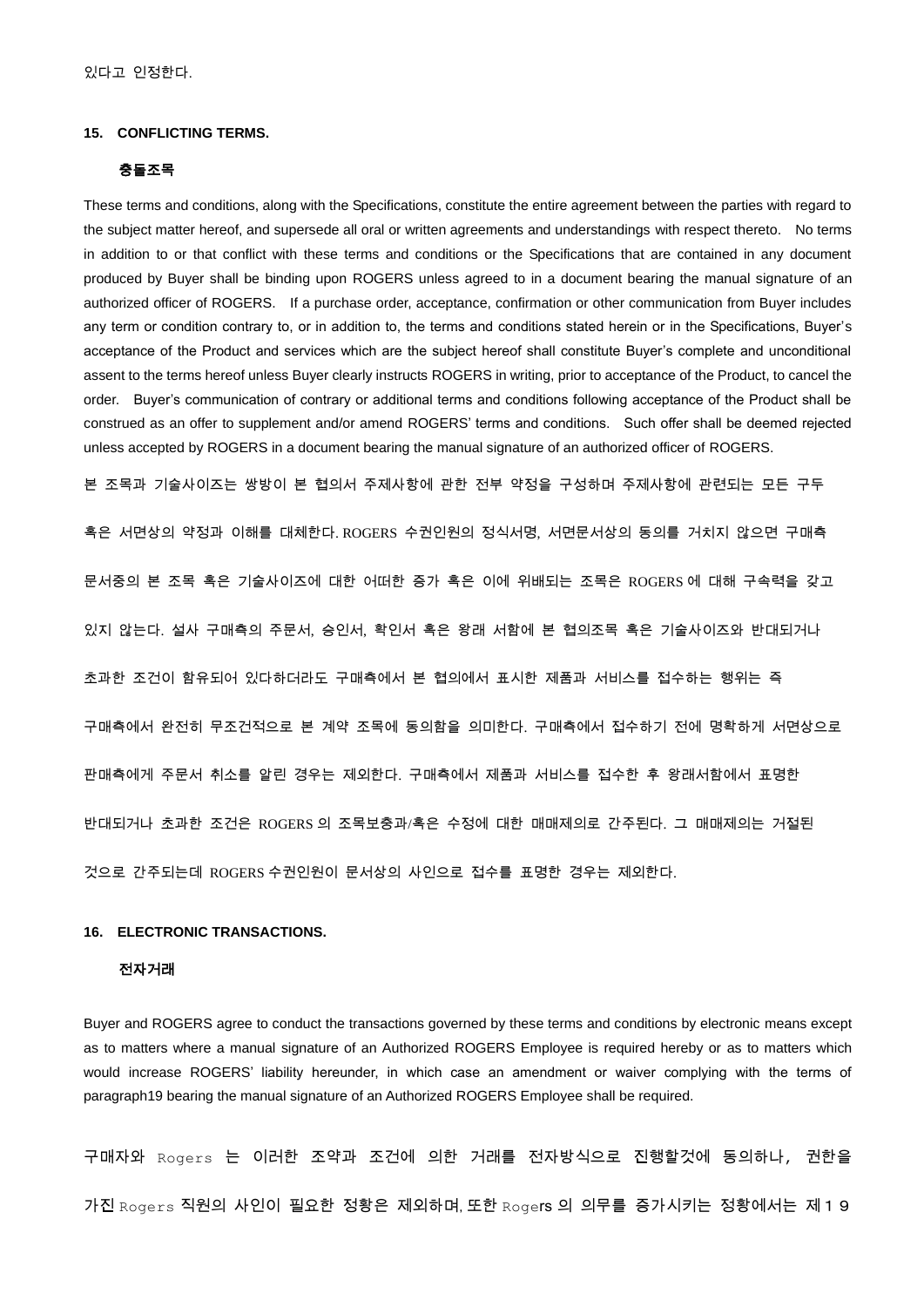단락의 조약내용에 근거하여 Rogers 의 상관 인원이 날인을 한 뒤 계약의 수정 혹은 포기가 필요함.

# **17. REMEDIES.**

#### 보조조치

In the event of any default by Buyer under the Contract, ROGERS may, in addition to any other rights and remedies under Laws and Regulations, exercise any one or more of the following rights and remedies, which are intended to be cumulative and not mutually exclusive: (i) cancel any sale which is part of the Contract (including any warranty); (ii) defer any shipment under the Contract; (iii) declare immediately due and payable all outstanding invoices under this or any other Contract; (iv) immediately repossess all or any part of the Product in transit or in the custody or control of Buyer pursuant to this or any other Contract, at the sole risk and expense of Buyer; (v) finish all or any portion of its performance under the Contract and charge Buyer up to the full Contract price, and (vi) re-sell all or any part of the Product covered by this or any other contract, or any materials supplied for the Contract, at public or private sale, with Buyer responsible for all losses and expenses incurred in such sale.

만약 구매측에서 위약하면 법률법규가 부여한 권리와 보조를 제외하고 ROGERS 는 아래의 한 항 혹은 여러 항의

권리와 조치를 행사할 수 있으며 상호 충돌되지 않는다:

(1). 계약에서 규정한 판매(아무 보증이나 포함)를 취소;

(2). 본 계약 화물의 적재운송을 지연;

(3). 즉시 본 계약 혹은 기타 계약의 만기 경비에 대해 만기를 선포하고 또 지불해야 한다;

(4). 즉시 본 계약 혹은 기타 계약에 근거하여 교부한 운수도중의, 혹은 구매측에서 보관하거나 혹은 관리하는 전부

혹은 부분제품을 걷어들이며 위험과 비용은 구매측에서 감당한다;

(5) 이 계약의 모든 혹은 부분의무를 이행하고 구매측에서 전부의 계약대금을 지불할 것을 요구한다;

(6). 본 계약 혹은 기타 계약의 모든 혹은 부분화물, 원자재를 공개 혹은 사적인 방식을 통해 판매하고 판매로부터

초래된 모든 손실과 비용은 구매측에서 감당한다.

## **18. GOVERNING LAW AND DISPUTE RESOLUTION.**

#### 적용법률과 분쟁의 해결

These terms and conditions shall be construed and settled exclusively in accordance with the Korean national and applicable local laws, regulations, governmental and other governing rules ("Laws and Regulations"), without regard to its conflicts of laws principles. The United Nations Convention on Contracts for the International Sale of Goods ("UN CISG") does not apply to transactions subject to these terms and conditions. Unless otherwise agreed to by the parties, any dispute arising out of or in connection with the transaction contemplated by the parties hereunder shall be submitted to and resolved by International Chamber of Commerce International Court of Arbitration for arbitration in Korea in accordance with the arbitration rules then in force. The arbitral award shall be final and binding upon both parties.

본 조목은 다만 한국 현행의 법률, 법규와 정부규정(아래에서는 "법률법규"라고 칭함)에 근거하여 해석하고 확정하는데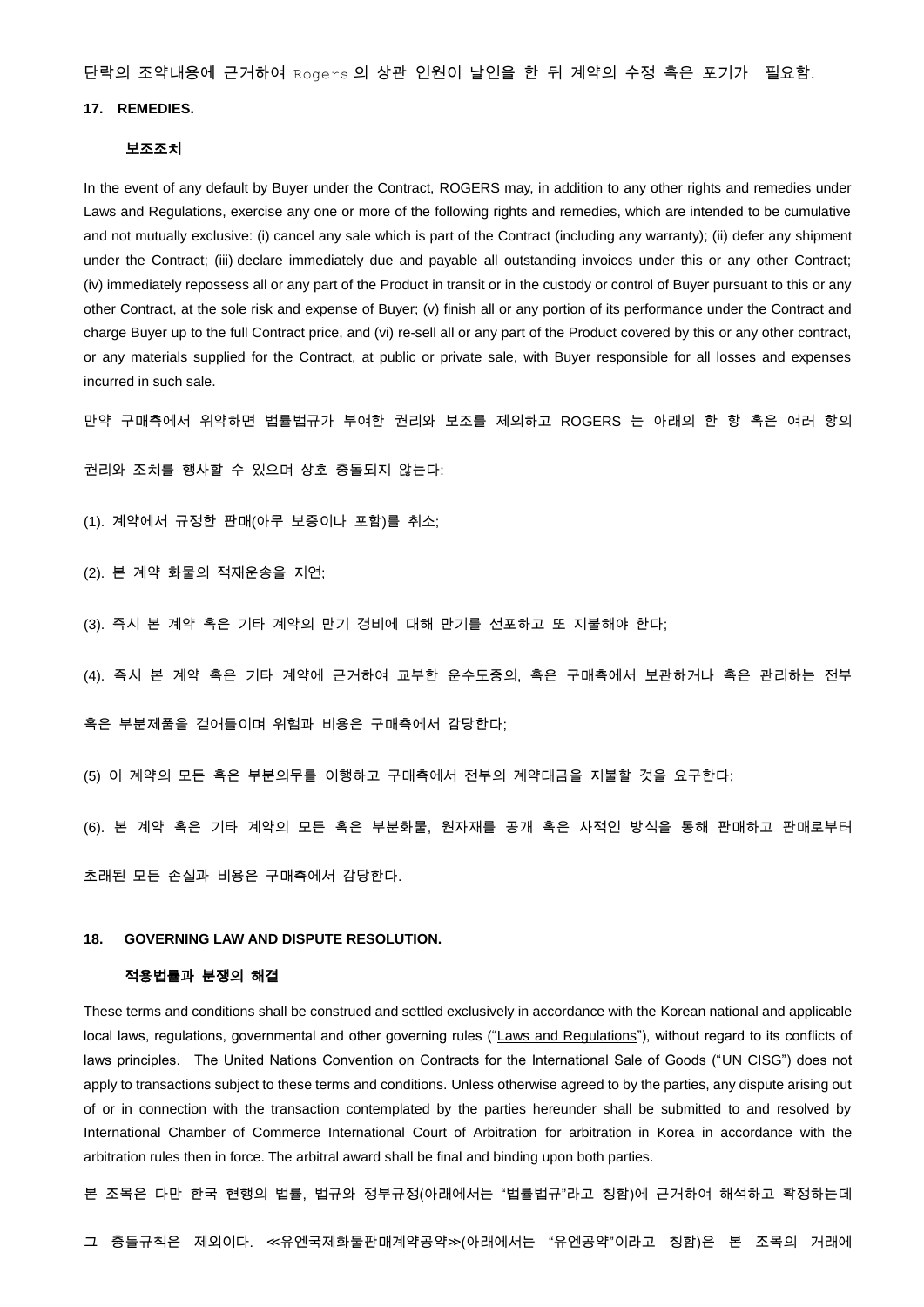적용되지 않는다. 본 조목의 거래와 관련되는 혹은 이로부터 발생한 모든 분쟁은 국제상공회의소 국제중재원 한국분점에 회부하여 그 현행 중재규칙에 의거하여 결재하는데 쌍방에서 별도로 약정한 경우는 제외한다. 중재결재는 최종결재이며 쌍방에 대해 구속력을 갖고 있다.

# **19. COMPLIANCE WITH LAW.**

# 법규 준수

Buyer represents, warrants, and undertakes to Rogers that it will comply fully with all application law, including export control, economic sanctions, and anti-boycott laws and regulations of the Unites States, European Union, and EU Member States, including obtaining all required licenses for any export/re-export of the Products, and that is not subject to sanctions or export control restrictions under these laws and regulations.

구매자는 Rogers 에게 모든 적용된 법률을 완전히 준수하겠다는 것을 성명하고 약속해 보장한다. 여기에는 미국, 유럽 연합과 유럽 연합 회원국의 수출통제, 경제제재 및 안티 보이콧 법률과 법규를 포함하는 동시에 제품의 수출/재수출에 소요한 허가증의 획득 및 이러한 법률과 법규에 의해 제재나 수출 통제 제한을 받지 않는다는 것을 포함한다.

# **20. DATA PROTECTION AND PRIVACY.**

# **데이터 보호와 프라이버시**

In the event the parties receive any personal data according to the regulation (EU) 2016/679 of the European Parliament and of the Council of 27 April 2016 on the protection of individuals with regard to the processing of personal data and on the free movement of such data ("General Data Protection Regulation", GDPR) (hereinafter the "Privacy Regulations"). Each party warrants that any such personal data will be collected, processed, and used in accordance with the applicable privacy policies and requirements of the Privacy Regulations. For more information on Rogers Corporation's Privacy Policy, please consult [www.rogerscorp.com.](http://www.rogerscorp.com/)

2016 년 4 월 17 일에 유럽 의회와 이사회가 개인 데이터의 처리 및 자유 유동에 대해 발표한 개인 보호 조례(EU)2016/679 (<통용 데이터 보호 조례>나 GDPR)(이하"개인 데이터"로 약칭)에 따라 만약에 쌍방은 어떤 사람의 개인 데이터를 받으면 적용된 유럽 연합 데이터 보호 법률,법규, 조약이나 지령( "프라이버시 보호 법규"통칭) 을 준수해야 한다. 그리고 쌍방은 프라이버시 법규의 프라이버시 정책과 요구에 따라 그와 같은 어떠한 개인 데이터를 수집•처리•사용하겠다는 것을 보증해야 한다. Rogers Corporation 프라이버시 정책에 관련된 더 많은 정보를 알고 싶으면 www.rogerscorp.com"사이트를 방문해 주세요.

## **21. MISCELLANEOUS.**

#### 기타

These terms and conditions shall be effective from the date of Buyer's purchase order. Any unenforceable provision hereof shall be reformed to the extent necessary to permit enforcement thereof. Any amendment or waiver of any provision hereof may be made only by a written instrument executed or agreed to by Buyer and an authorized officer ROGERS. No delay or omission on the part of either party in exercising any right hereunder shall operate as a waiver thereof, and no single or partial exercise of any right shall preclude any other or further exercise thereof or the exercise of any other right. No waiver of any breach shall operate as a waiver of any other breach or of the same breach on a future occasion. Notices are deemed given when received, regardless of the means of transmission.

본 조목은 구매측 구입주문서에 밝힌 일자로부터 효력을 발생한다. 집행이 불가능한 조목은 집행이 가능할 때까지